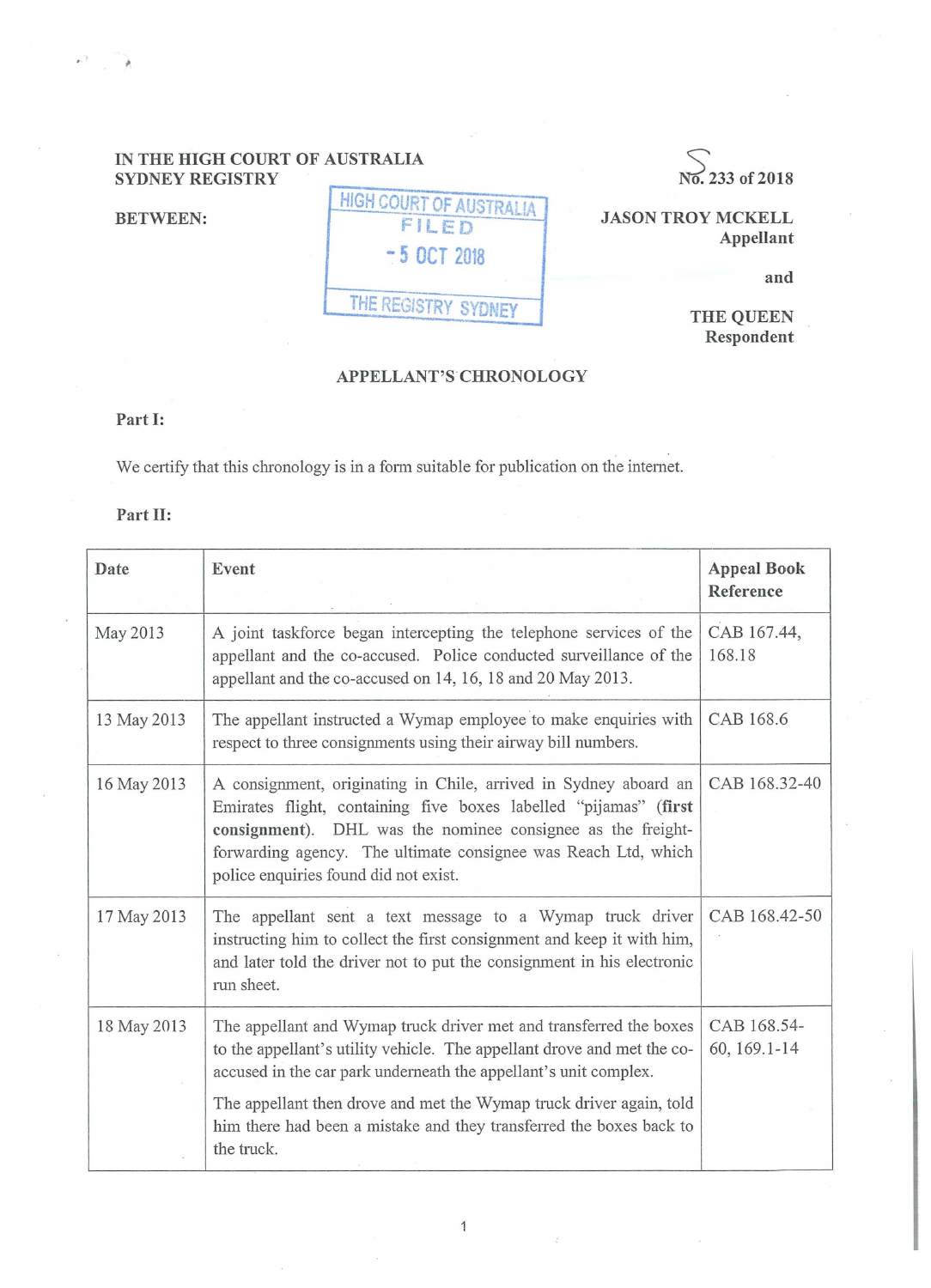| Date                  | Event                                                                                                                                                                                                                                                                                                                                                                                                                                                                                    | <b>Appeal Book</b><br>Reference                        |
|-----------------------|------------------------------------------------------------------------------------------------------------------------------------------------------------------------------------------------------------------------------------------------------------------------------------------------------------------------------------------------------------------------------------------------------------------------------------------------------------------------------------------|--------------------------------------------------------|
| 20 May 2013           | A consignment, originating in Bangladesh, arrived in Sydney aboard<br>a Malaysian Airlines flight, comprising 22 boxes, 15 of which each<br>contained five pails labelled "printing transfer adhesive" (second<br>consignment). DHL was the nominal consignee as the freight-<br>forwarding agency. The ultimate consignee was T-Shirt Printing<br>Australia, which existed but had not ordered the consignment.<br>The $75$ pails contained a crystalline substance weighing $77,708.7$ | CAB 169.30-44                                          |
|                       | grams comprising pseudoephedrine.                                                                                                                                                                                                                                                                                                                                                                                                                                                        |                                                        |
| 20 May 2013           | The appellant and the co-accused met at a café and discussed the<br>second consignment, and the appellant used an iPad to track that and<br>a third consignment.<br>The co-accused attended a self-storage facility where he purchased<br>flat-packed boxes and packing tape. The appellant sent the co-                                                                                                                                                                                 | CAB 169.58,<br>$170.1 - 20,$<br>170.34-50,<br>171.1-18 |
|                       | accused a text message stating "Dont forget to tape trial".                                                                                                                                                                                                                                                                                                                                                                                                                              |                                                        |
|                       | The co-accused taped the bases of boxes and loaded them into his<br>vehicle. The appellant phoned the Wymap truck driver and told him<br>that the one last week was the wrong one but he now had the real one,<br>and told him to collect a consignment of 22 boxes from a cargo<br>terminal operator.                                                                                                                                                                                   |                                                        |
|                       | The appellant subsequently collected the boxes from the driver. The<br>police arrested the appellant and, a short time later, also arrested the<br>co-accused.                                                                                                                                                                                                                                                                                                                           |                                                        |
| 21 May 2013           | A consignment, originating in Abidjan, arrived in Sydney aboard a   CAB 171.24-34<br>British Airways flight, comprising two boxes of shampoo bottles<br>(third consignment). The consignee was the same company used<br>for the first consignment, which did not exist.<br>The shampoo bottles contained a total of 9,962.7 grams of a<br>crystalline methylamphetamine.                                                                                                                 |                                                        |
| Around<br>21 May 2013 | Police executed a search warrant in the appellant's home and located<br>\$400,150 in cash in a lock box.                                                                                                                                                                                                                                                                                                                                                                                 | CAB 171.44-48                                          |
| 8 May 2016            | A joint indictment was presented against the appellant and the co-<br>accused. The appellant was charged with one offence contrary to s<br>307.11(1) of the Criminal Code (Cth), one offence contrary to<br>ss $11.5(1)$ and $307.1(1)$ of the <i>Criminal Code</i> (Cth) and one offence<br>contrary to s 400.4(1) of the Criminal Code (Cth).                                                                                                                                          | CAB <sub>5</sub>                                       |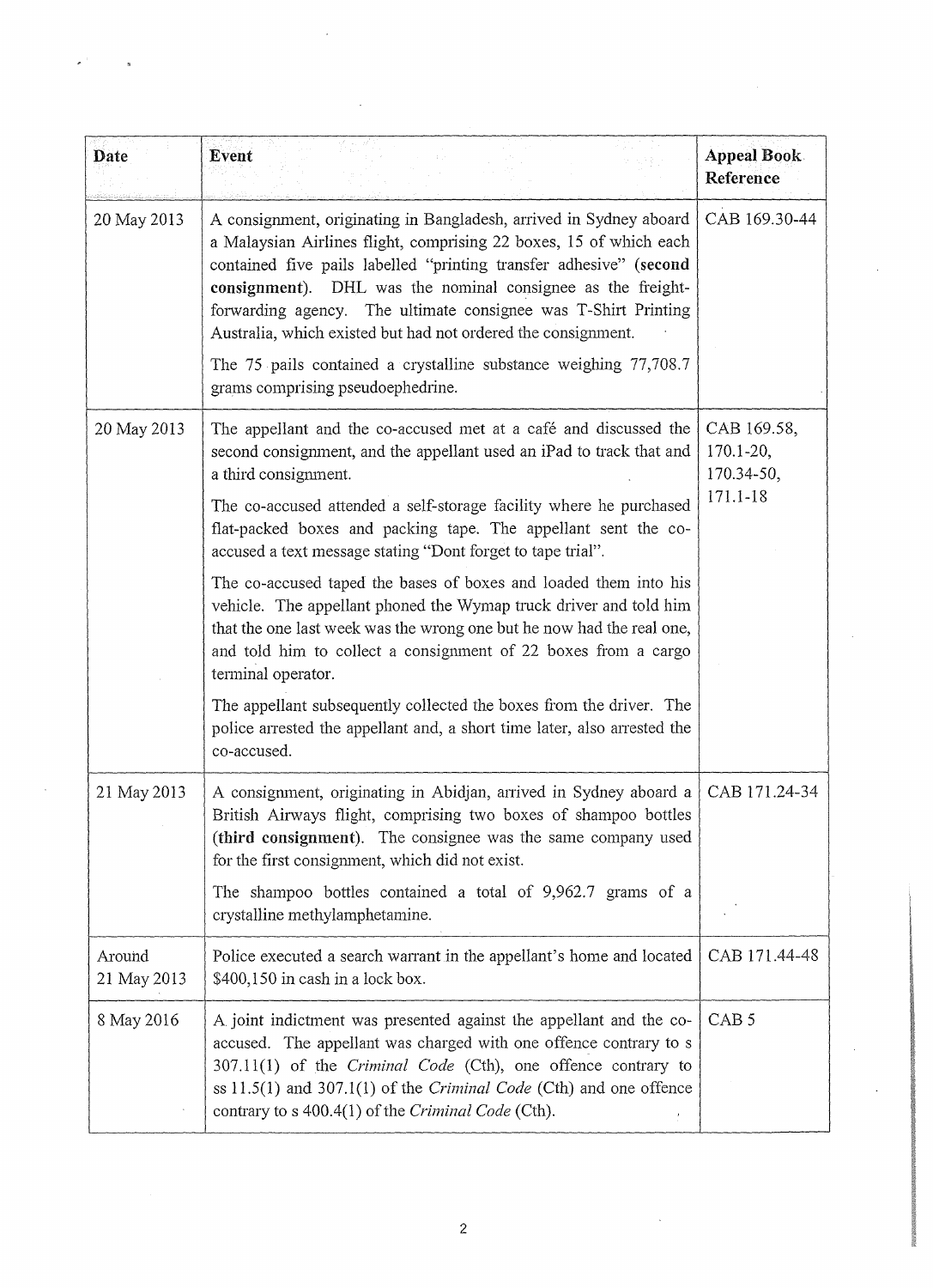| Date                 | Event                                                                                                                                                                                                                                | <b>Appeal Book</b><br>Reference                  |
|----------------------|--------------------------------------------------------------------------------------------------------------------------------------------------------------------------------------------------------------------------------------|--------------------------------------------------|
| 7 June 2016          | Baly DCJ determined a pre-trial application by both accused to have<br>evidence concerning the first consignment excluded.                                                                                                           | AFM 5-10                                         |
| 8 June 2016          | Trial of the appellant and the co-accused commenced in the NSW<br>District Court in Sydney before a different judge, King DCJ and jury.                                                                                              | <b>CAB 221</b>                                   |
| 14 July 2016         | Summing up by the trial judge commenced.                                                                                                                                                                                             | CAB 8-36                                         |
| 15 July 2016         | Summing up by the trial judge was completed and the jury retired.                                                                                                                                                                    | CAB 37-94                                        |
| 21 July 2016         | Jury returned verdicts of guilty on all charges.                                                                                                                                                                                     | CAB 102-103                                      |
| 11 November<br>2016  | The appellant was sentenced to a non-parole period of 11 years and 9<br>months, to expire on 18 April 2018, with a balance of term of 6 years<br>and 9 month.                                                                        | CAB 156, 158-<br>159 (remarks at<br>CAB 104-157) |
| 5 June 2017          | Notice of appeal filed in the New South Wales Court of Criminal<br>Appeal stating that the ground of appeal was that "The Judge's<br>summing up to the jury caused a miscarriage of justice".                                        | CAB 160-161,<br>162                              |
| 15 September<br>2017 | Hearing of the appellant's appeal in the NSW Court of Criminal<br>Appeal, before Payne JA, Beech-Jones J and Fagan J.                                                                                                                | <b>CAB 163</b>                                   |
| 8 December<br>2017   | New South Wales Court of Criminal Appeal dismissed the<br>appellant's appeal (Payne JA and Fagan J agreeing with additional<br>remarks, Beech-Jones J in dissent).                                                                   | CAB 163-208<br><b>CAB 209</b>                    |
| 17 August<br>2018    | Special leave granted after oral hearing (Keane and Bell JJ) from the $\vert$<br>whole of the judgment (of the majority) of the Court of Criminal<br>Appeal of New South Wales given on 8 December 2017.                             | CAB 229                                          |
| 23 August<br>2018    | Order granting special leave to appeal filed and served.                                                                                                                                                                             | <b>CAB 229</b>                                   |
| 29 August<br>2018    | Notice of appeal, on behalf of the appellant, to the High Court of<br>Australia, on the ground that the CCA erred in finding that the<br>summing up to the jury by the trial judge did not give rise to a<br>miscarriage of justice. | <b>CAB 230</b>                                   |

 $\mathcal{L}_{\text{max}}$  ,  $\mathcal{L}_{\text{max}}$ 

 $\hat{\mathcal{A}}$ 

3

 $\mathcal{A}^{\mathcal{A}}$ 

 $\hat{\mathcal{A}}$